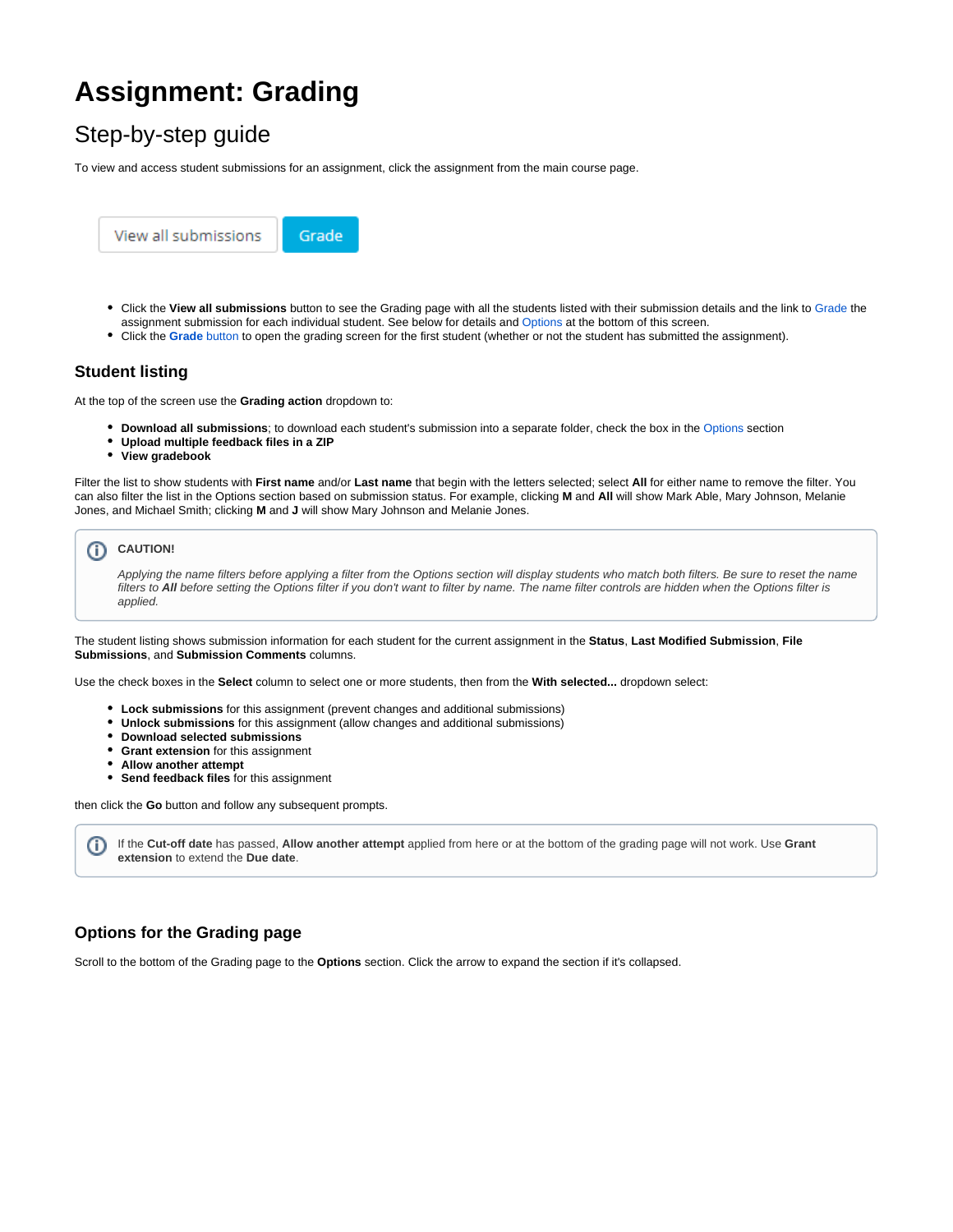## ▼ Options

| Assignments per page | 10<br>- ≑                           |
|----------------------|-------------------------------------|
| Filter               | No filter                           |
|                      | Quick grading @                     |
|                      | ■ Download submissions in folders ? |

- Set the number of **Assignments per page** to specify how many rows in the student listing are displayed at a time.
- $\bullet$ Click the dropdown to **Filter** the list of students by those who have **Not submitted** the assignment; who have **Submitted**; whose submissions **Req uire grading**; who have been **Granted an extension**; or **No filter** (i.e., all students). See [CAUTION](#page-0-1) above.
- Check the box for **Quick grading** to assign grades and provide feedback directly in the grading table. This option is not available for assignments that use Advanced Grading [\(Rubrics](https://confluence.appstate.edu/pages/viewpage.action?pageId=34112553) and [Grading Guides](https://confluence.appstate.edu//confluence.appstate.edu/confluence.appstate.edu/pages/editpage.action?pageId=34112551)).
- Check the box to **Download submission in folders** when downloading all (from the **Grading action** dropdown at the top) or downloading selected (using the check boxes and **With selection...** dropdown below the list). Each student's submission will be downloaded into a separate folder, keeping structure for any subfolders and original filenames.

## <span id="page-1-0"></span>Grade button

Click the **Grade** button from the open assignment or from the student listing (**View all submissions**) to open the grading screen for the assignment submissions.

### **Submission section**

The status for the student's submission is displayed as **No attempt** or **Submitted for grading**.

**Not Graded** or **Graded** is displayed.

Time remaining before submission deadline is displayed.

Any files the student has uploaded are listed with the upload time stamp. Click the file link to download it.

PDF files uploaded by the student can be viewed and commented on in the Review panel (see [Panel Display](#page-2-0) below). G)

If the student left a comment, the count will be greater than (0). Click the **+ Comments** link to display any comments and the field for you to leave a comment that the student will see.

## **Grade section**

The Grade section for the Submission screen will vary depending on the grading features you selected when setting up the assignment, often including the spaces for **Feedback comments**, for uploading **Feedback files**, and for entering the student's numeric **Grade** on the assignment.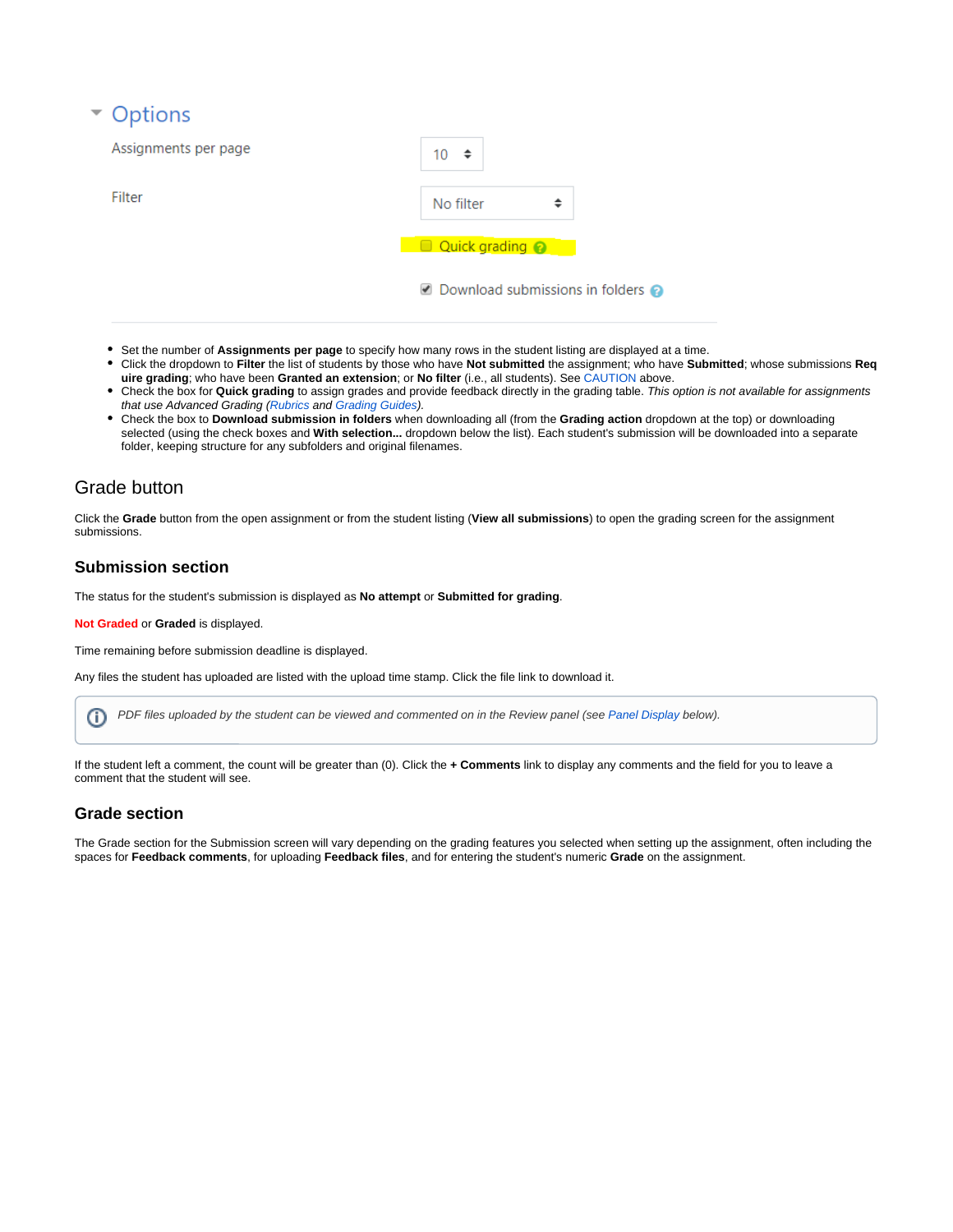| Grade                                                                                                                                                              |
|--------------------------------------------------------------------------------------------------------------------------------------------------------------------|
| 7 Grade out of 10                                                                                                                                                  |
|                                                                                                                                                                    |
| Current grade in gradebook                                                                                                                                         |
|                                                                                                                                                                    |
| 52<br>KN<br><b>Feedback comments</b>                                                                                                                               |
| $\mathrel{\mathop:}=$<br>這<br>$rac{1}{2}$<br>$T_{\rm X}$<br>ेरे<br>I<br>$\mathcal{S}^{\circ}$<br>$A_{\underline{A}}$<br>B<br>$\mathbb{A}^*$<br>÷.<br>$\rightarrow$ |
| $\langle$ $\rangle$                                                                                                                                                |
|                                                                                                                                                                    |
|                                                                                                                                                                    |
|                                                                                                                                                                    |
|                                                                                                                                                                    |
|                                                                                                                                                                    |
|                                                                                                                                                                    |
|                                                                                                                                                                    |
|                                                                                                                                                                    |
|                                                                                                                                                                    |

When a grade is entered and saved, **Current grade in gradebook** value is displayed.

#### **Upload Feedback Files**

To upload a file for the student to access the option must be turned on for the assignment (**Edit settings > Feedback types**).

- Drag the file from your computer's file manager into the region with the blue arrow. After a moment, when the file finishes uploading, the file name will display as a blue link with an icon for the document type. You can drag additional files to upload them. Click on the file name link to **Download**, **Delete**, or **Update** the properties of the file. The student will be able to link to the file in the Feedback section for the assignment.
- Alternately, click the file icon to **Choose File**, specify properties, then click **Upload this file**

| Feedback files |                                               |  |
|----------------|-----------------------------------------------|--|
|                | Maximum size for new files: 500MB             |  |
|                | 這                                             |  |
| Files          |                                               |  |
|                |                                               |  |
|                |                                               |  |
|                | You can drag and drop files here to add them. |  |

- Click the folder icon to create a folder to upload files into.
- Click one of the 3 icons on the right to change how the file list is displayed.

#### <span id="page-2-0"></span>**Panel Display**

The display options for the Review and Grade panels are the buttons in the bottom right-hand corner of the Submission screen: